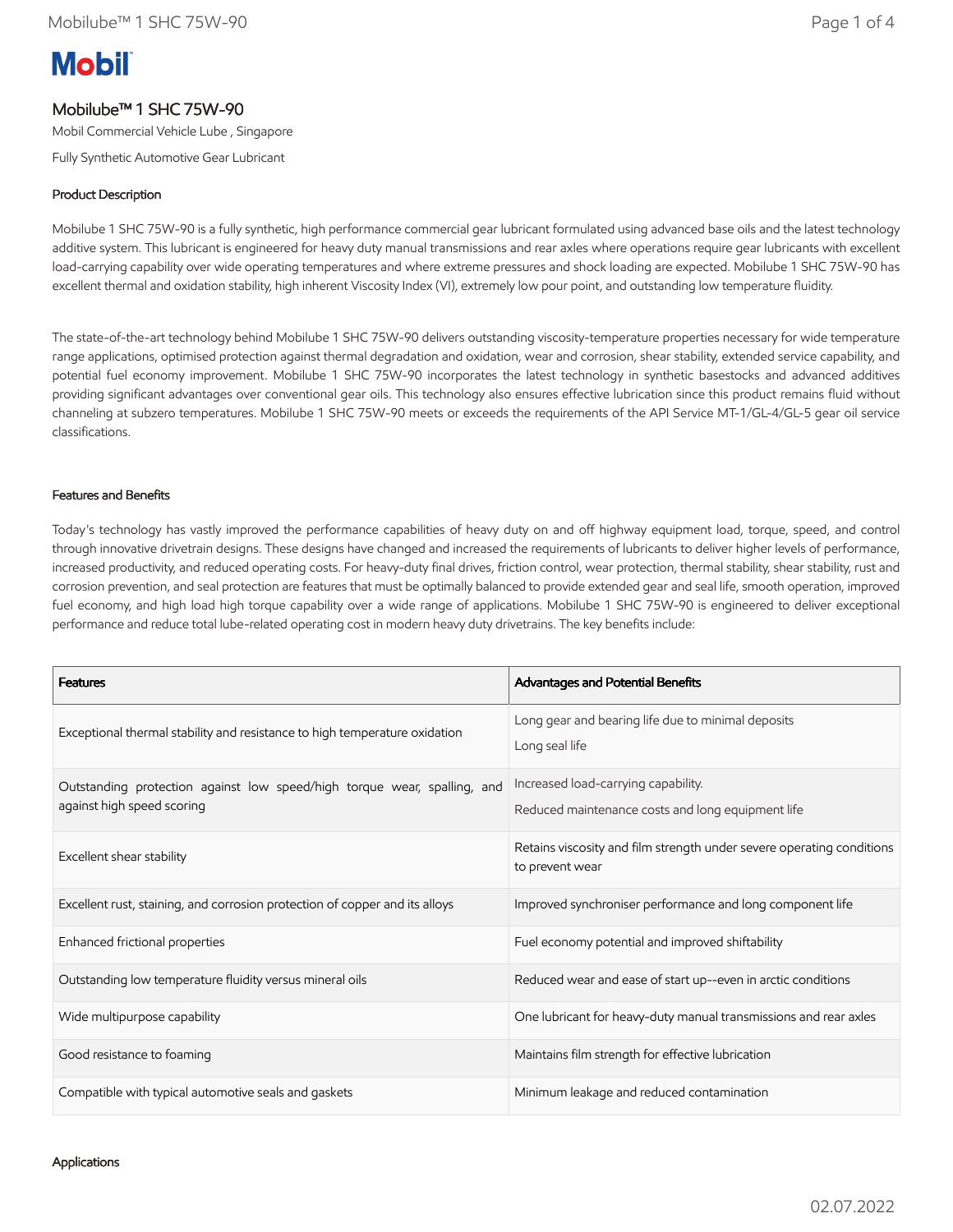## Mobilube™ 1 SHC 75W-90 Page 2 of 4

Recommended by ExxonMobil for use in:

- On-highway light- and heavy-duty trucks, busses, vans, and cars
- Off-highway industries including: construction, quarrying, and agriculture

 • Transmissions and axles and other applications where lubricants meeting API GL-4, GL-5 or MT-1 where mild extreme pressure gear lubricants are recommended

- Not intended for automatic, manual, or semi-automatic transmissions for which engine oil or automatic transmission fluids are recommended
- Applications where extended service intervals and warranties are required

#### Specifications and Approvals

#### MOBILUBE 1 SHC 75W-90 meets or exceeds the requirements of the following industry and builder specifications:

Scania STO 2:0 A FS

| This product has the following approvals: |
|-------------------------------------------|
| AVTODISEL (YaMZ) Gearboxes                |
| MAN 341 Typ Z2                            |
| MAN 342 Typ S1                            |
| MB-Approval 235.8                         |
| <b>SAE J2360</b>                          |
| ZF TE-ML 02B                              |
| ZF TE-ML 12L                              |
| ZF TE-ML 12N                              |
| ZF TE-ML 16F                              |
| ZF TE-ML 17B                              |
| ZF TE-ML 19C                              |
| Mack GO-J                                 |
| ZF TE-ML 05A                              |
| ZF TE-ML 21A                              |

| This product is recommended for use in applications requiring: |
|----------------------------------------------------------------|
| API GL-4                                                       |
| <b>MAN 341 Typ E3</b>                                          |
| ZF TE-ML 08                                                    |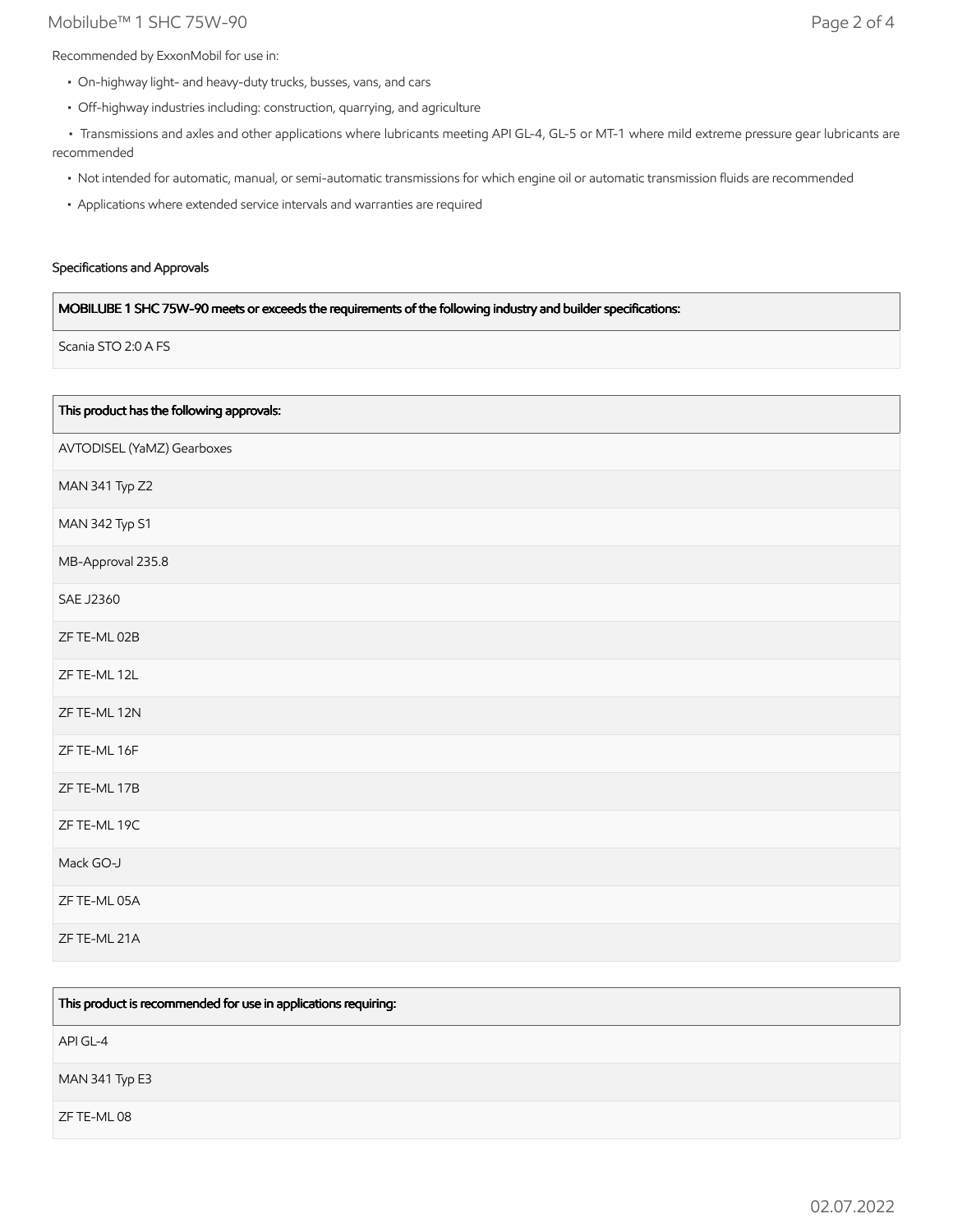| This product meets or exceeds the requirements of: |
|----------------------------------------------------|
| API GL-5                                           |
| API MT-1                                           |
| R. Bosch AS TE-ML 08                               |
| Scania STO 1:0                                     |
| ZF TE-ML 07A                                       |
| Scania STO 1:1 G                                   |

#### Properties and Specifications

| Property                                      |            |
|-----------------------------------------------|------------|
| Grade                                         | SAE 75W-90 |
| Density @ 15 C, kg/l, ASTM D4052              | 0.87       |
| Flash Point, Cleveland Open Cup, °C, ASTM D92 | 202        |
| Kinematic Viscosity @ 100 C, mm2/s, ASTM D445 | 15.1       |
| Kinematic Viscosity @ 40 C, mm2/s, ASTM D445  | 102        |
| Pour Point, °C, ASTM D97                      | $-54$      |
| Viscosity Index, ASTM D2270                   | 156        |

#### Health and safety

Health and Safety recommendations for this product can be found on the Material Safety Data Sheet (MSDS) @ [http://www.msds.exxonmobil.com](http://www.msds.exxonmobil.com/psims/psims.aspx) /psims/psims.aspx

All trademarks used herein are trademarks or registered trademarks of Exxon Mobil Corporation or one of its subsidiaries unless indicated otherwise.

05-2022 ExxonMobil Asia Pacific Ltd 1 HarbourFront Place #06-00 HarbourFront Tower One Singapore 098633

#### +65 6885 8000 [http://www.exxonmobil.com](http://www.exxonmobil.com/)

Typical Properties are typical of those obtained with normal production tolerance and do not constitute a specification. Variations that do not affect product performance are to be expected during normal manufacture and at different blending locations. The information contained herein is subject to change without notice. All products may not be available locally. For more information, contact your local ExxonMobil contact or visit [www.exxonmobil.com](http://www.exxonmobil.com/)

ExxonMobil is comprised of numerous affiliates and subsidiaries, many with names that include Esso, Mobil, or ExxonMobil. Nothing in this document is intended to override or supersede the corporate separateness of local entities. Responsibility for local action and accountability remains with the local ExxonMobil-affiliate entities.